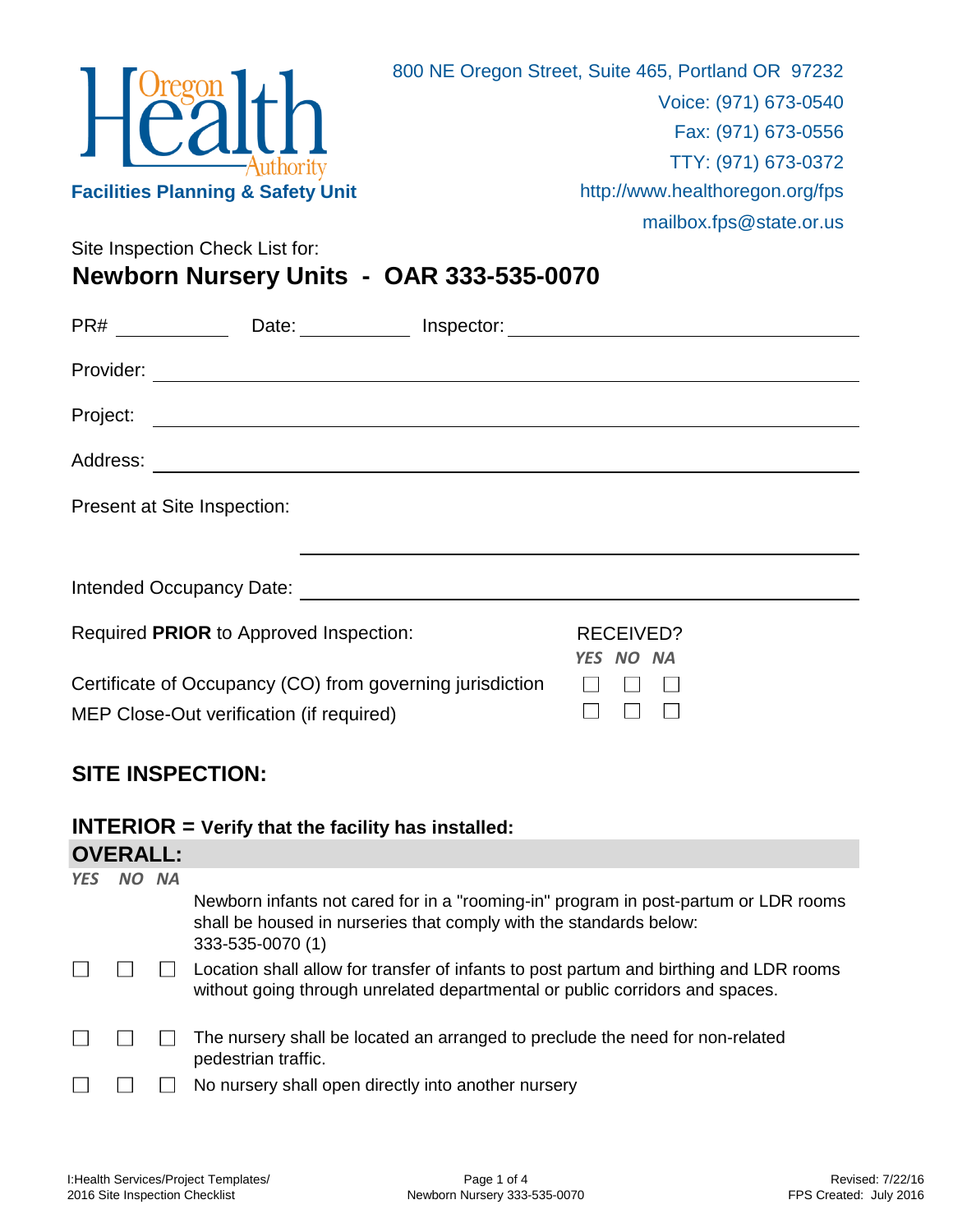|            |     |           | All nurseries shall contain the following:<br>At least one hand-washing station for each 8 infant beds equipped with controls that<br>can be operated without the use of hands. $333-535-0070$ (1)(a)                                                                                                                                                                                                                           |
|------------|-----|-----------|---------------------------------------------------------------------------------------------------------------------------------------------------------------------------------------------------------------------------------------------------------------------------------------------------------------------------------------------------------------------------------------------------------------------------------|
|            |     |           | Nurses emergency calling system to summon assistance without leaving the patient<br>area. 333-535-0070 (1)(b)                                                                                                                                                                                                                                                                                                                   |
|            |     |           | Alternate technologies shall be permitted for emergency or nurse call systems. If<br>radio frequency systems are utilized, consideration shall be given to electromagnetic<br>compatibility between internal and external sources.<br>333-535-0070 (1)(b)                                                                                                                                                                       |
|            |     |           | Glazed observation windows to permit viewing infants from public areas, from<br>workrooms, and from adjacent nurseries. $333-535-0070$ (1)(c)                                                                                                                                                                                                                                                                                   |
|            |     |           | Provision shall be included for storage and convenient access at each nursery room for<br>linens and infant supplies.<br>333-535-0070 (1)(d)                                                                                                                                                                                                                                                                                    |
|            |     |           | Charting facilities shall have linear surface space to ensure that staff and physicians<br>may chart and have simultaneous access to information and communication systems.<br>333-535-0070 (4)                                                                                                                                                                                                                                 |
|            |     |           | <b>FULL - TERM NURSERY:</b>                                                                                                                                                                                                                                                                                                                                                                                                     |
| <b>YES</b> | NO. | <b>NA</b> |                                                                                                                                                                                                                                                                                                                                                                                                                                 |
|            |     |           | Each full-term nursery shall contain no more than 16 standard infant stations.<br>333-535-0070 (2)                                                                                                                                                                                                                                                                                                                              |
|            |     |           | The minimum floor area shall be 24 SF for each infant station exclusive of auxiliary<br>work areas. 333-535-0070 (2)                                                                                                                                                                                                                                                                                                            |
|            |     |           | When a "rooming in" program is used, the total number of bassinets provided in these<br>units may be appropriately reduced, but the full-term nursery may not be omitted in its<br>entirety from any facility that includes obstetrical services. (When facilities use a<br>"room-in" program in which all infants are returned to the nursery at night, a reduction<br>in nursery size may not be practical.) 333-535-0070 (2) |
|            |     |           | CONTINILIING CADE NILIDEEDV.                                                                                                                                                                                                                                                                                                                                                                                                    |

## **CONTINUING CARE NURSERY:**

*YES NO NA*

 $\Box$ П

Hospitals having 25 or more maternity beds shall have a separate nursery that provides continuing care for infants who need close observation. 333-535-0070 (3)

 $\Box$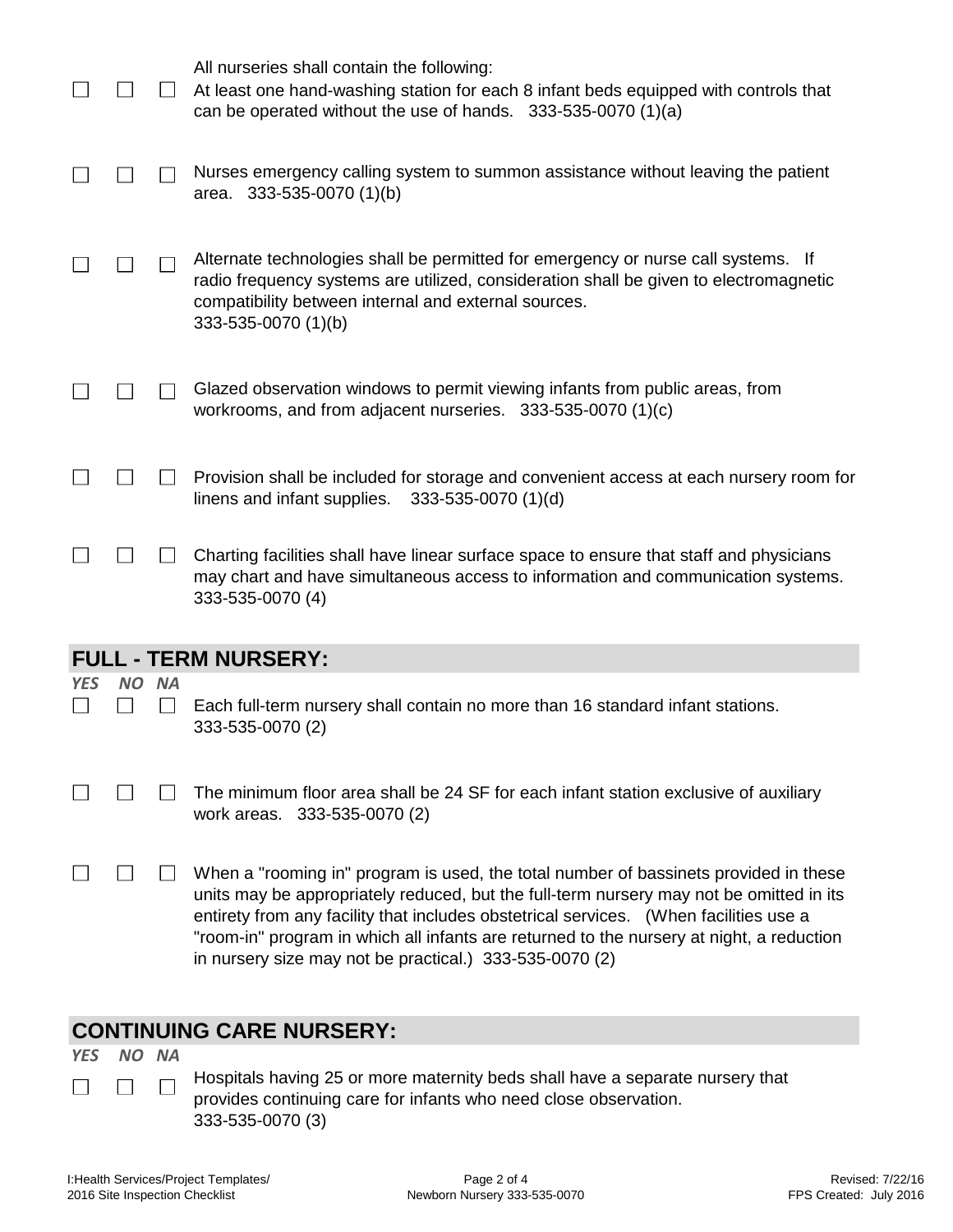|  | $\mathbf{I}$ | The minimum floor area per infant shall be 50 SF exclusive of auxiliary work areas,      |
|--|--------------|------------------------------------------------------------------------------------------|
|  |              | with provisions for at least 4 feet between and at all sides of bassinets. The Division, |
|  |              | however, may waive this requirement for low-risk obstetrical services in service areas   |
|  |              | where a second, full service nursery exists and a safe method for transfer is in place   |
|  |              | and discussed in the Functional Program.                                                 |
|  |              | 333-535-0070 (3)                                                                         |

 $\Box$  In hospitals with continuing care nurseries a house keeping closet directly accessible  $\Box$  $\Box$ from the unit and dedicated for the exclusive use of the Newborn Nursery, containing a floor receptor or sink and storage space for housekeeping equipment and supplies shall be provided. 333-535-0070 (9)

#### **ISOLATION NURSERY:**

*YES NO NA*  $\Box$  $\Box$ 

 $\Box$ A separate isolation nursery is required unless other provisions for the isolation of infants who are suspected of being infectious is made and included in the hospital's infection control policy. 333-535-0070 (7)

## **INFANT FORMULA FACILITIES:**

*YES NO NA*

 $\Box$ 

- $\Box$ Where infant formula is prepared on site, direct access from formula preparation room to any nursery is prohibited. 333-535-0070 (8)
	- The room must include:
- $\Box$  Clean-up washing and sterilization facilities, П  $\Box$
- $\Box$  $\Box$  $\Box$ Seperate facilities for formula preparation
	- Refrigerated storage and warming facilities
		- $\Box$ If commercial infant formula is used, storage and handling may be done in the nursery workroom or other appropriate room in the hospital that is accessible at all hours. The preparation area shall have a work counter, a hand washing station and storage facilities.

### **NURSERY WORKROOMS:**

| <b>YES</b> | NO NA          |                                                                                       |
|------------|----------------|---------------------------------------------------------------------------------------|
|            |                | Each nursery shall be served by a connection work-room that shall contain:            |
|            |                | Gowning facilities at the entrance for staff 333-535-0070 (5)(a)                      |
|            | $\mathbb{R}^n$ | Work Counter 333-535-0070 (5)(b)                                                      |
|            |                | Refrigerator 333-535-0070 (5)(c)                                                      |
|            |                | Storage facilities 333-535-0070 (5)(d)                                                |
|            |                | One workroom may serve more than one nursery provided that required services are      |
|            |                | convenient to each 333-535-0070 (5)(f)                                                |
|            |                | Provision shall be made for storage of emergency cars(s) and equipment out of traffic |
|            |                | 333-535-0070 (5)(h)                                                                   |